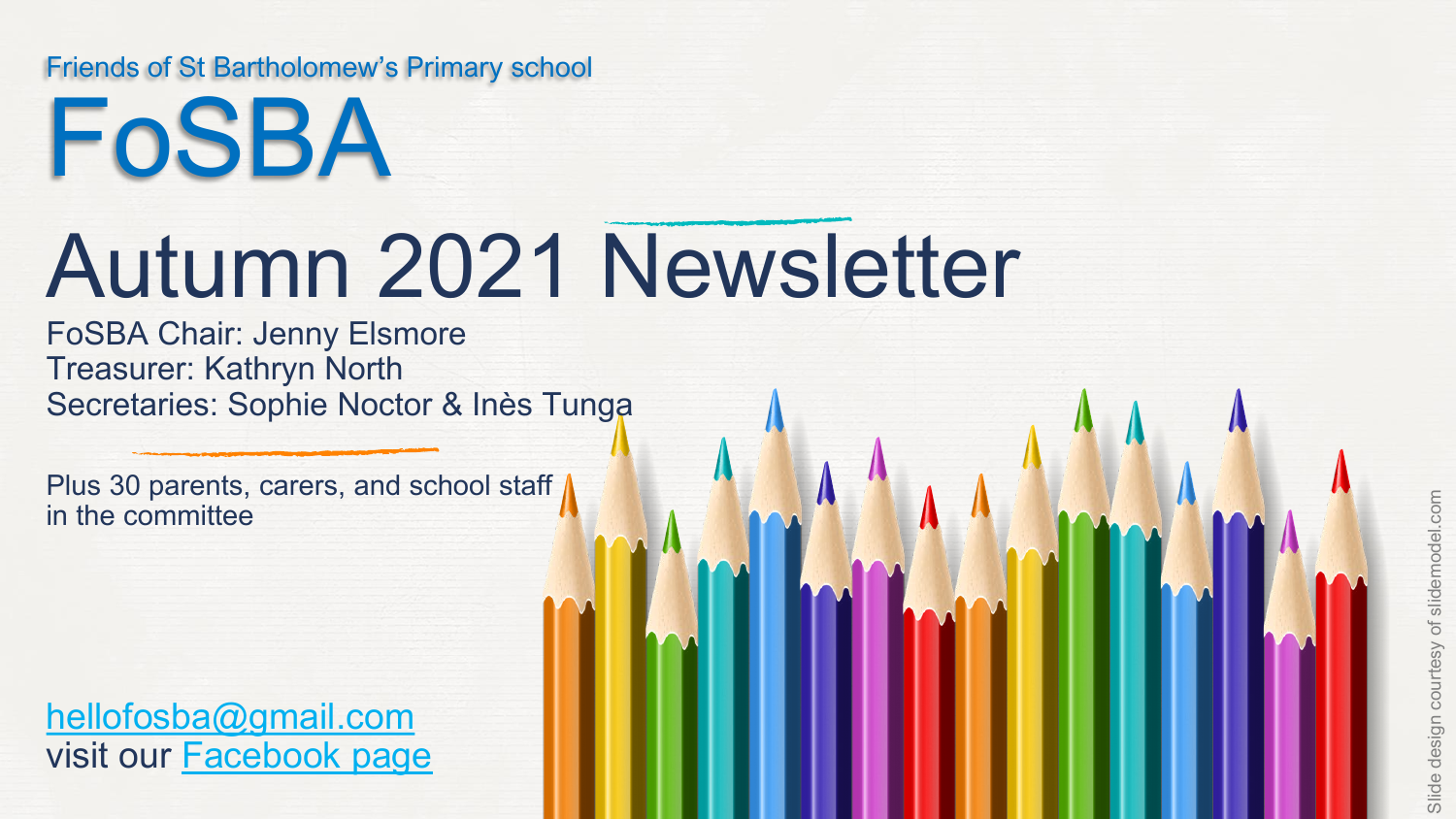# Hello and Welcome!

- A Parent & Staff Association (PSA) is not just about raising funds to support our children's educational experience. Its about finding new friends, giving back to the community, and having fun!
- If this sounds like your kind of scene, join us! Our next meeting is 29th November 2021 at 8pm on Zoom. Let us know you want to attend by emailing [hellofosba@gmail.com](mailto:hellofosba@gmail.com).

Raising money the easy way… sign up for points in favour of St Bart's when you do your shopping in store or online







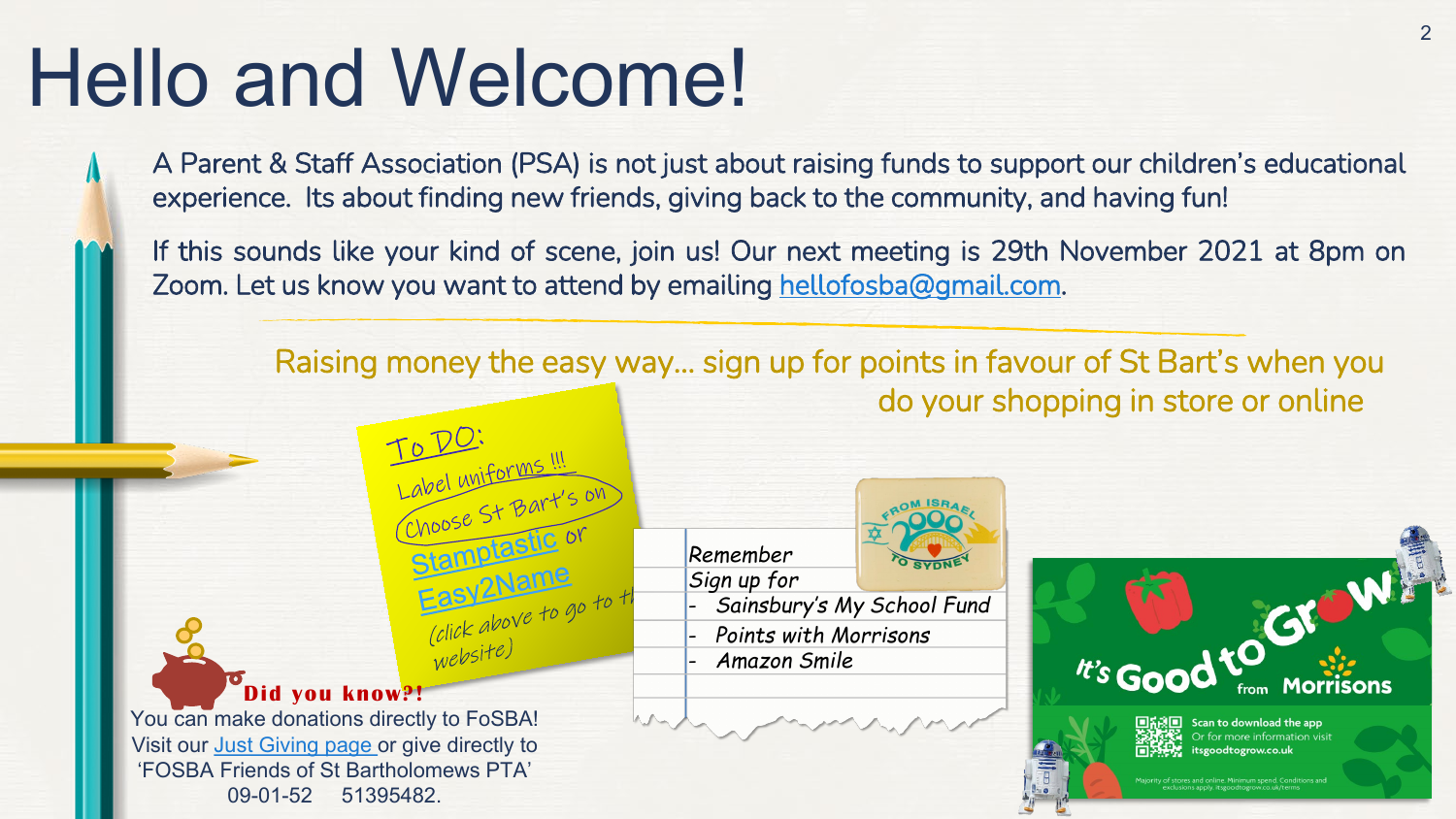# Looking Forward to Christmas!

# Craft stall at Quorn Craft Fair (5th December)

We're looking into holding a stall at the Quorn Christmas Craft Fair this year. If you have any craft items to donate to our stall, let us know via [hellofosba@gmail.com](mailto:hellofosba@gmail.com) More details to follow.

### Christmas Gifts

Children will soon be given the option to purchase one of our boxed gifts for a loved one. Gifts are £3 each and details will be sent out soon.

#### Online Shopping Page Christmas Raffle

Our hugely popular Christmas raffle will take place again this year. Keep your eyes peeled for the amazing list of gifts, donated by our online shopping stall holders (see overleaf), and for ways to buy a ticket to be in with a chance of winning!

## Class Hampers

The deadline for donations to class Christmas hampers is (3rd December.) Items should be shop-bought, sealed, with clearly labelled ingredients please.

A raffle will be drawn by Mr Clark on 13<sup>th</sup> December and for your chance to win you'll need to buy tickets on sale soon.

There's also a prize for the class with the best-looking hamper!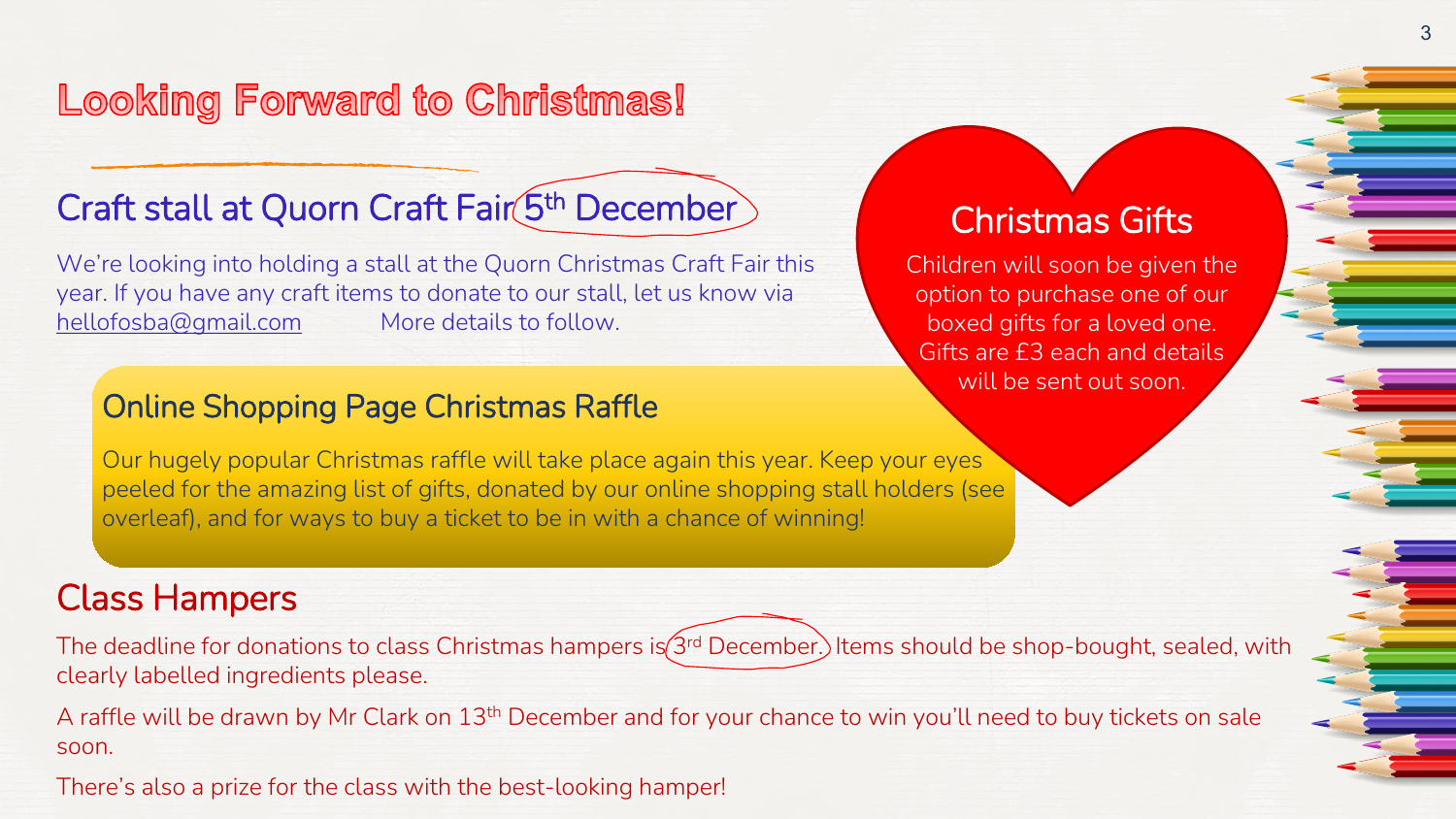

# **Charnwood Online Shopping**

# **Love [Shopping?](https://www.facebook.com/groups/1235880943461817)**

So do we! Support our very own online shopping forum; a great place to find unique, hand made, vintage, gifts and homeware. Scan the QR code, or click the image above, to browse for free and support local businesses. Everyone is welcome**,** so share this group with family and friends!

Stall holders donate £15 a quarter and all proceeds go to FoSBA. We're still accepting new stallholders for the festive season so if *your business wants to join contact Jean [Hebblethwaite-Smith](mailto:jeanhebblethwaite@yahoo.co.uk) or [Rhianedd](mailto:r.evans22@live.com) Evans*